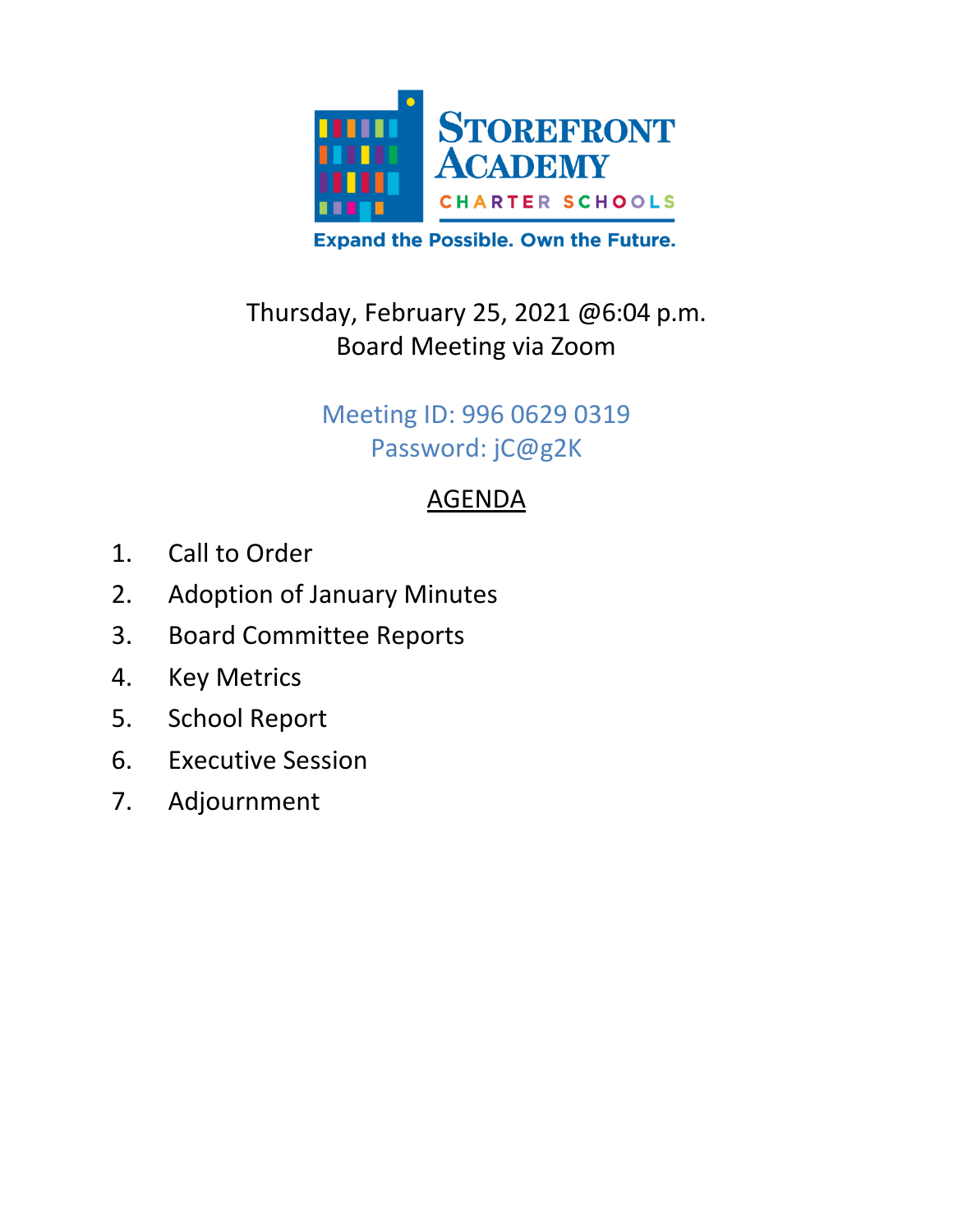### **Trustees Present**

| <b>Richard Bayles</b>  |
|------------------------|
| Gretchen Pusch         |
| <b>Justin Tolliver</b> |
| Noel Acey              |
| Peter Low              |
| Amanda Low             |
| Tanya Hoffler-Moore    |
| Susan Reid             |
| Jonathan Stearns       |
| Reby Gulcan            |

#### **Storefront Academy Staff:**

- Dr. Nicole Garcia, CEO
- Ms. Carol Singletary, South Bronx Principal
- Ms. Amia Fisher, Dean of Harlem
- Mr. Stuart Wolf, Director of Finance
- Ms. Maria Ruiz, CEO Executive Assistant
- Ms. Elizabeth Ruiz, Harlem Registrar
- Ms. Natalia Perez, Director of Communications
- Ms. Taleema Chesney, Harlem Principal
- Ms. Nidia Evangelista, Director of Operations
- Ms. Lorena Rodriguez, South Bronx Registrar
- Ms. Yoselyn Fernandez, South Bronx Assistant Principal
- Mr. Matthew Tiwary, Director of Technology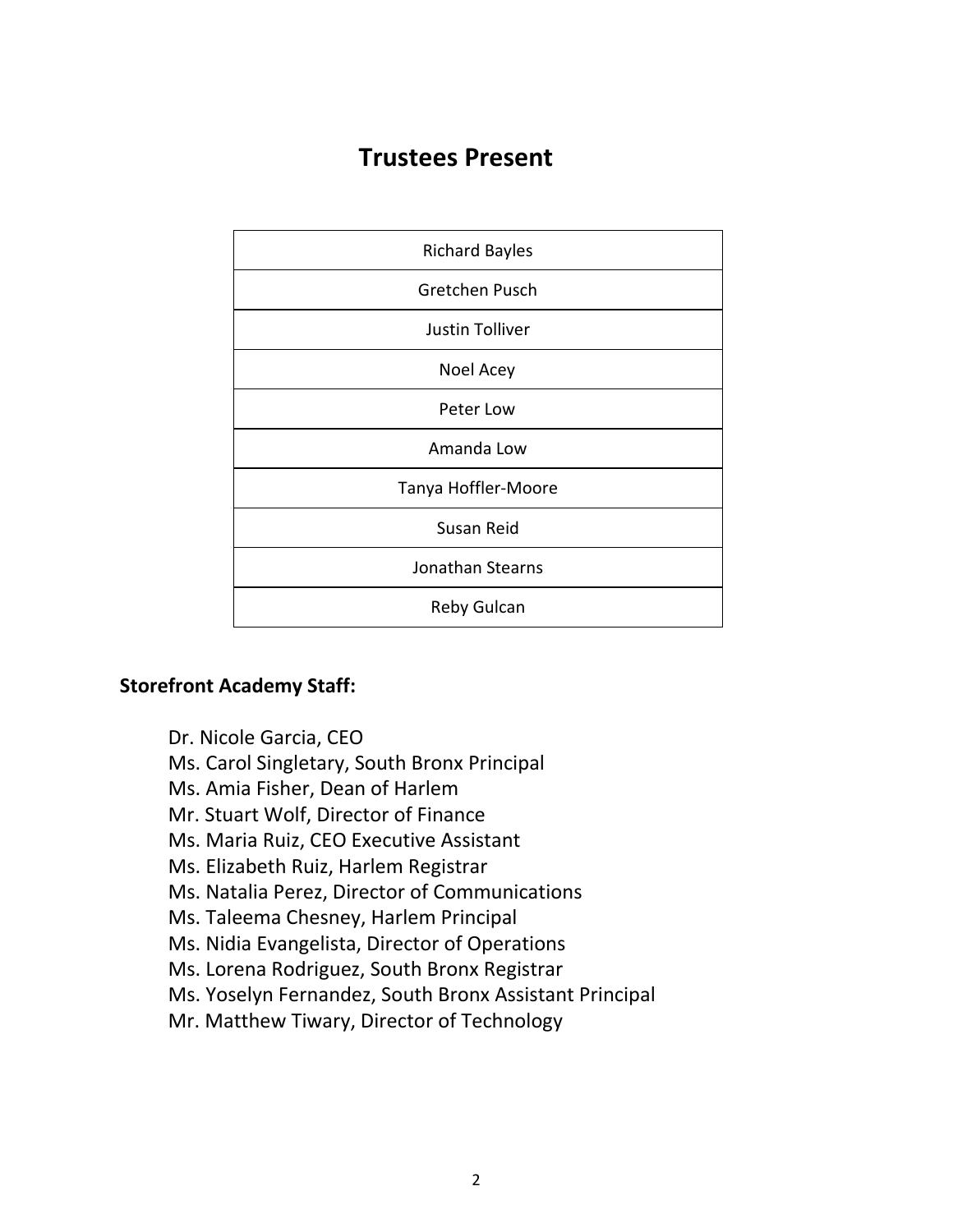#### **1. Call to Order**

Mr. Bayles called the meeting to order at 6:04 p.m.

#### **2. Adoption of January Minutes**

Mr. Bayles moved to adopt the minutes from the previous board meeting. All members agreed, and the minutes from the previous meeting were adopted without objection.

#### **3. Board Committee Reports**

#### **Finance Committee:**

The lump sum payment deadline to the  $501(c)(3)$  corporation had been extended through June.

• Expenses like plexiglass, masks, air purifiers, and additional COVID testing would likely reach \$75K, and it would be received by the end of the week in order to prepare for school.

• About 400 Chromebooks had been delivered, after switching companies due to failure to ship the product in a timely fashion. The initial company still held the deposit, although it was expected to be returned soon.

• A science coordinator was contracted from John Hopkins for \$70K in lieu of textbooks, in order to produce and keep an individualized curriculum. The position would likely not be continued the following academic year.

• An additional counselor was contracted due to the increase of special education population and students requiring counseling due to COVID.

• An additional tutoring program manager was contracted for \$70K.

#### **Development Committee**

There were no meetings.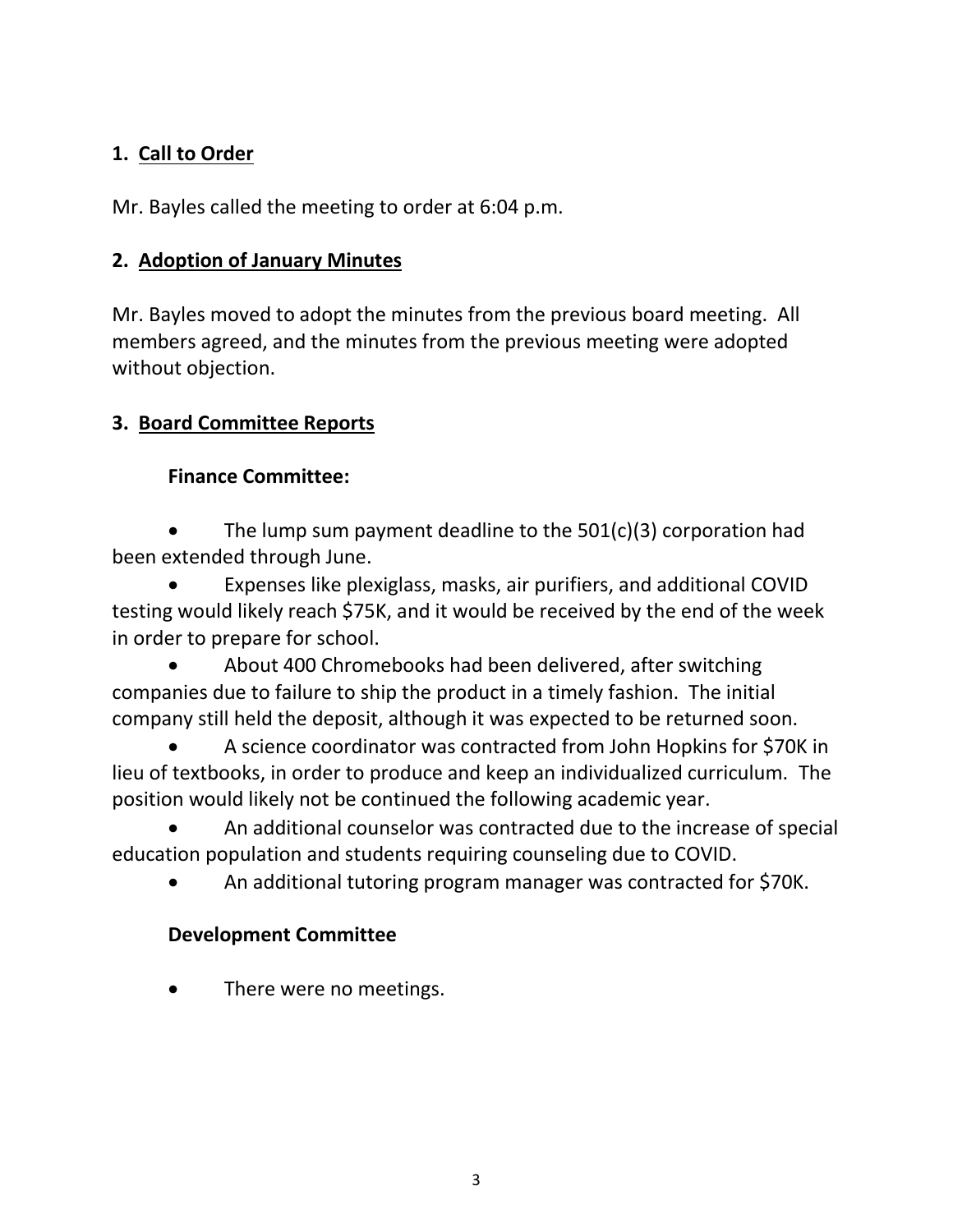#### **Academic Committee:**

• The number of children who will return to school physically is being compiled, given that many parents are changing their minds as to whether they will send them. This number must be very well balanced to ensure there are not too many children present simultaneously, as well as balancing students' presence with deep-cleaning efforts.

• In the Harlem School, every building floor would house a different grade with enough room to safely enter, exit, and maintain proper distancing.

• Springboard would remain the after-school tutoring program.

• An approximate 325 students are expected to return to the South Bronx School in the Fall, and the Harlem School would receive approximately 100 students.

• After-school enrichment programs would need to be further supplemented.

The City had been providing free COVID testing for schools, but they tried making charter schools pay for tests. After the charter schools sued the City and won the suit, the City would thereafter provide equal COVID testing for charter schools.

• The CDC and the Department of Education require the school to test 20 percent of the students.

#### **4. Key Metrics**

- The key metrics remained the same as from the last meeting.
- New metrics will be available at the next board meeting.

#### **5. School Report**

There are not many open seats for the following year in the South Bronx School. A lottery will be held for students, but there also was a sibling preference so siblings attending the school together continue to do so, if possible.

• Children who do not get selected for attendance will be placed on a waiting list.

It would help the community if the COVID mobile test units returned to the schools' areas.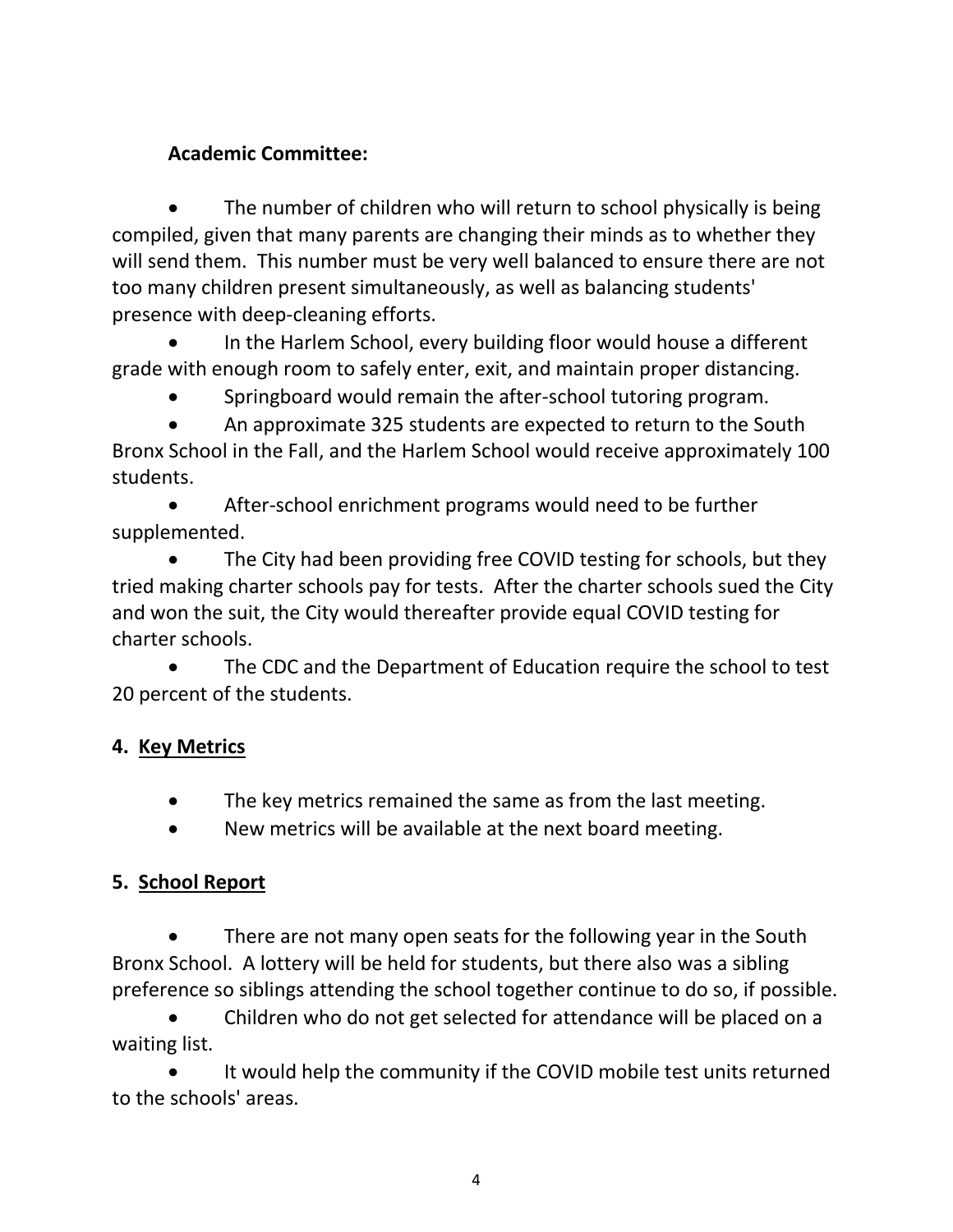• A recent parent meeting, with about 100 parents attending, allowed the Academy to inform them of the current and future plans for safe reopening.

Some children had reported anxiety about being tested. If parents choose not to enroll their children in hybrid learning, they can relinquish their seats to other families that wish their children's physical attendance.

Students will be held to an attendance standard in hybrid school; missing 5 days of school might require them to withdraw and allow another child to attend hybrid school.

• Schedules and plans were being worked out to minimize contact between children of different grades of both schools and to allow deep cleaning between groups.

Staff and parents were kept informed at every step to ensure good communication and execution.

• Staff personnel will have handheld communication devices to ensure good communication and planning, avoiding unnecessary contact.

The government would not issue a waiver for the State-mandated testing, even if testing has to be split for the students.

The staff was anxious and nervous about returning to in-person classes, given that the vaccine did not provide enough certainty against infection or reinfection.

The following day, there would be a staff-wide online session with medical experts to answer the staff's questions regarding COVID, school reopening, and any related subjects.

#### **6. Executive Session**

The purpose of the session was to discuss the physical location of the Harlem School, in Building 70.

There were various plans by the owners of the building, but there were no specific plans yet. This would affect the school, depending on what the specific plans would be.

The previous church property next to the Harlem School had been purchased by Promise Academy.

The previous rectory portion of the church property would likely be converted to an apartment building.

• A market study of the area would be contracted soon, after which a